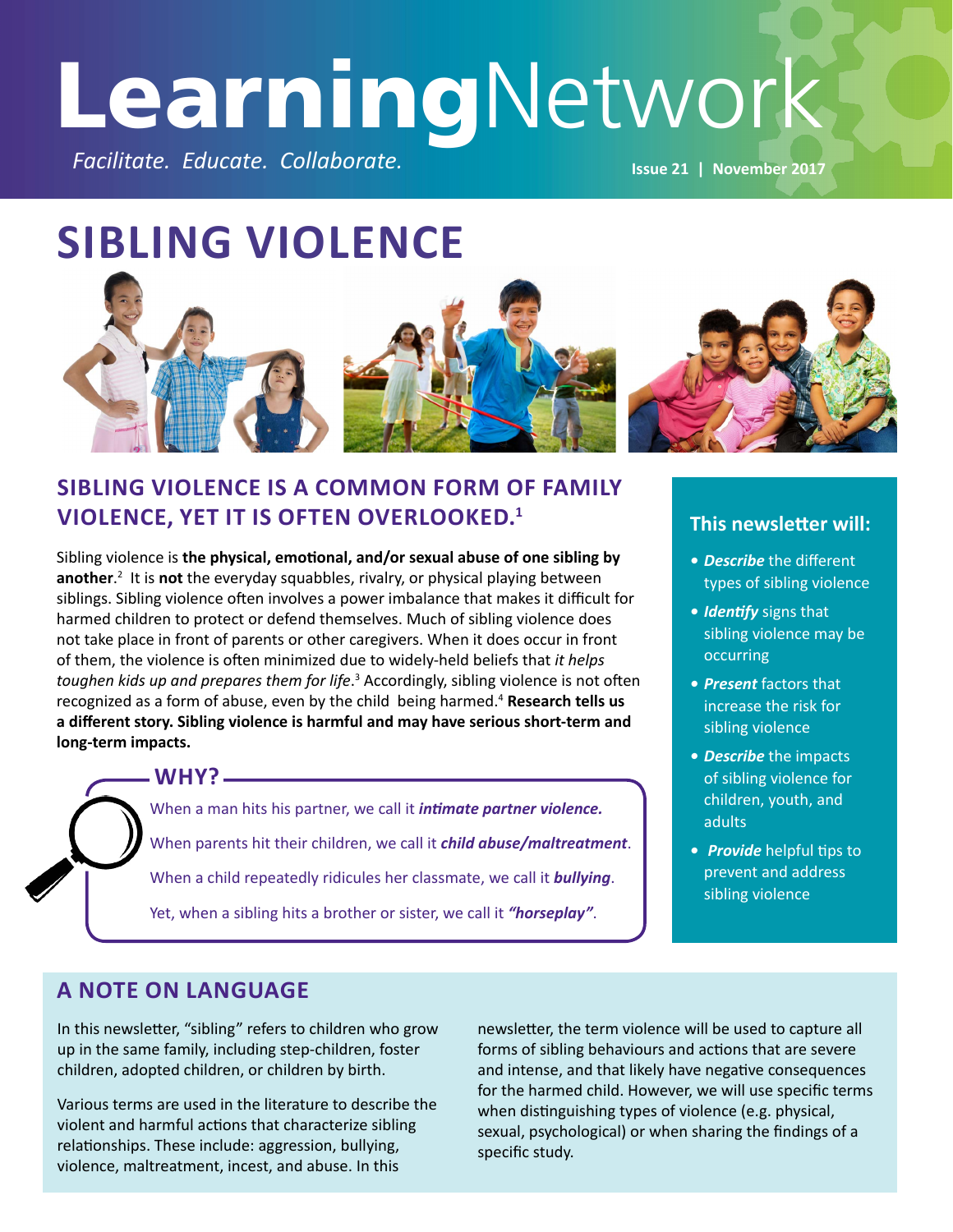### **HOW CAN WE IDENTIFY SIBLING VIOLENCE?**

There are three facets to consider when trying to identify sibling violence: *perception, intent,* and *severity*. 5

**How does each sibling view and understand the interaction? PERCEPTION**

> If one sibling feels that the behavior is abusive, regardless of whether he or she is the harmed child or the child inflicting violence, it is likely that the scenario is not one of normal sibling conflict.<sup>6</sup>

**What is the intent of the sibling's behaviour? INTENT**

> When sibling violence is present, the intent of the child inflicting violence is typically to cause injury or harm. This is different than sibling rivalry where one sibling or more attempts to gain access to limited family resources (e.g. space, time, and affection).<sup>7</sup>

**What is the duration and intensity of the behaviour? SEVERITY**

> Sibling violence may involve repeated patterns of abuse with the intent to "harm, humiliate, and defeat".<sup>8</sup> Normally, this type of behaviour escalates over time and enforces "victim and perpetrator" roles.<sup>9</sup>

## **SIBLING VIOLENCE LARGELY INVOLVES THREE FORMS OF ABUSE:**

#### **PSYCHOLOGICAL**

**Psychological abuse is any act that diminishes a sibling's sense of identity, dignity, and self-**

worth.<sup>10</sup> This is likely to be constant and intense.<sup>11</sup> Examples include ridicule and degradation, belittling, intimidation, scorn, provocation, destruction of possessions, and torturing and killing of a sibling's pets.

#### **PHYSICAL**

**Physical abuse by a sibling occurs when one sibling intentionally causes physical harm and pain** 

**to a sister or brother.**<sup>12</sup> This can include: shoving, hitting, slapping, kicking, biting, pinching, scratching, and hair pulling.<sup>13</sup>

#### **SEXUAL**

**Sexual abuse is behaviour between siblings that is not age-appropriate, not transitory,** 

**and not motivated by developmentally-appropriate curiosity.**<sup>14</sup> Sibling sexual abuse may involve sexual touching or rape and also includes: forcing two or more children to engage in sexual activity with one another; forcing siblings to watch sexual activity or pornography, and repeatedly watching them dress, shower, or use the toilet when they do not want to be watched.<sup>15</sup>

### **HOW COMMON IS SIBLING VIOLENCE?**

Sibling violence, like other forms of abuse, often goes unreported for many reasons including fear, embarrassment, shame, and lack of recognition by parents/ caregivers that abuse is happening. When it is reported, siblings are often grouped together with other non-parental family members in data collection, making it difficult to assess the incidence of violence by siblings versus violence by extended family members.

Despite the lack of reliable data on sibling violence in Canada, findings from other countries help us better understand its pervasiveness. For instance, research from the U.S. suggests that sibling violence is an extremely common form of family violence, $16$  and studies across the U.S and U.K. indicate that sibling bullying is the most frequent form of maltreatment experienced by children.<sup>17</sup> Research also shows that sibling sexual assault may be the most prevalent form of intra-familial sexual abuse.<sup>18</sup> These findings indicate that the home and family relationships are not safe for many children.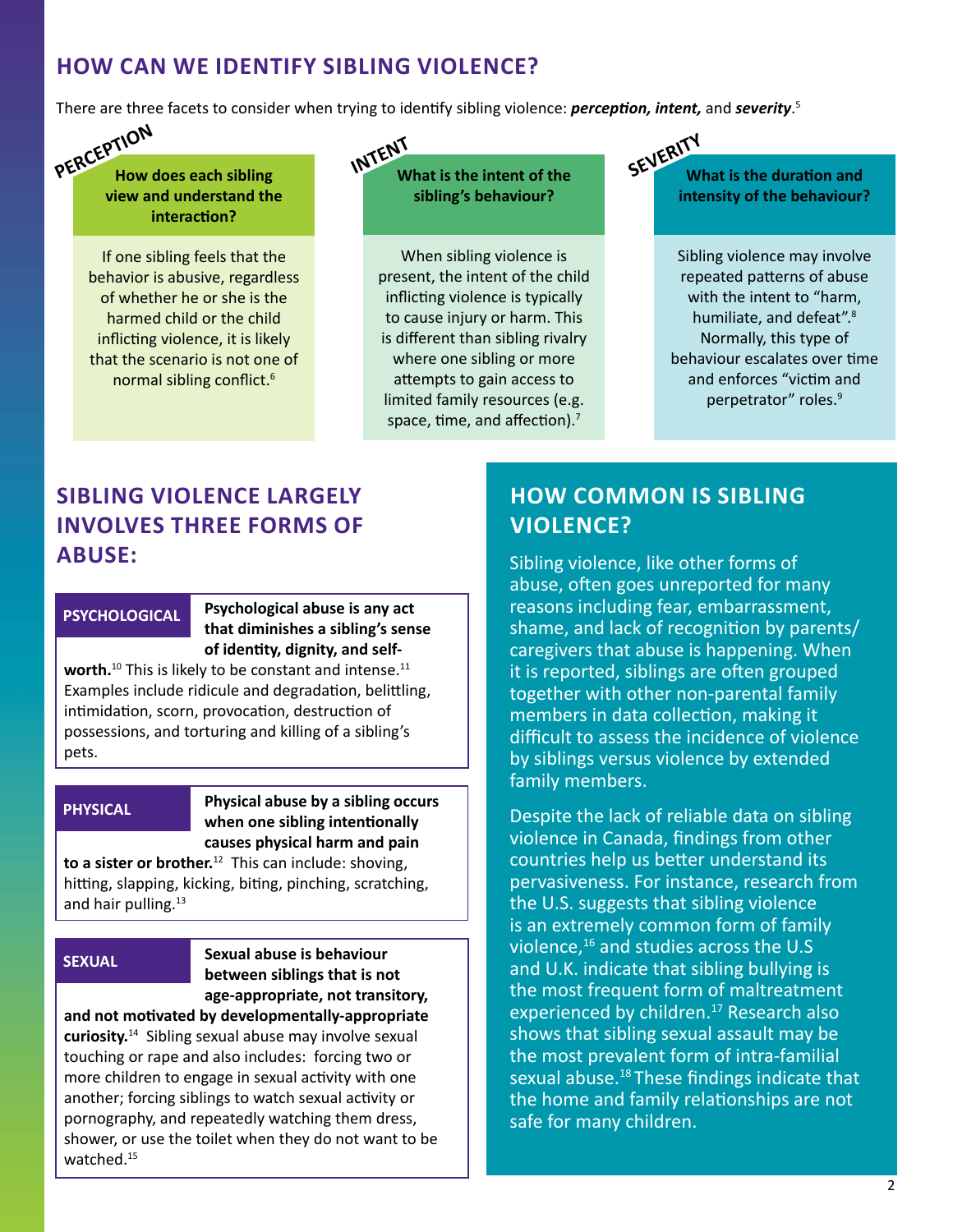### **FACTORS ASSOCIATED WITH SIBLING VIOLENCE**

Despite the prevalence of sibling violence, research has typically focused on descriptive analyses, rather than trying to explain what causes it. Although sibling violence is widespread, many children do not experience it. A range of systemic and individual factors can contribute to the risk of sibling violence. Below are *some* factors associated with sibling violence:

#### **EXPOSURE TO DIFFERENT FORMS OF VIOLENCE**

There is a strong link between sibling violence and other forms of family violence, such as spouse abuse<sup>19</sup>, parent-child abuse<sup>20</sup>, and dating violence.<sup>21</sup>

*In a Canadian sample of children exposed to IPV, approximately half directed aggressive behaviour towards siblings during unstructured time*<sup>22</sup> *time.* 

### **ACCEPTANCE OF ABUSE**

Normalizing abuse within the family has been found to influence the severity and frequency of abuse among siblings. For instance, when parents model inappropriate sexual behaviours and interactions or condone abusive behaviours, a child may act in the same way with a sibling. $23$ 

### **UNHEALTHY FAMILY RELATIONSHIPS**

Unstable parental behaviour and disorganized family structures have an impact on sibling relationships. For instance, when power imbalances, strict gender roles, differential treatment of siblings, and lack of parental supervision exist in the family structure, the risk for sibling sexual abuse increases $^{24}$ . In addition, a sexual climate in the family that is either too pronounced or too repressive increases the risk of sibling sexual abuse.<sup>25</sup>

#### **SEX OF CHILD**

Whether the sex of a child plays a role in sibling violence remains unclear. Some studies have suggested that boys are more likely to engage in sibling violence than girls<sup>26</sup>, however others have found no gender differences.<sup>27</sup> Older brother–younger sister pairs have been shown in some studies to represent the most common pair for sibling violence, however, in others, boys with brothers committed more types of sibling violence.<sup>28</sup>

Some studies have shown a link between age and sibling violence, suggesting a possible developmental component to the behaviour. For instance, younger **AGE OF CHILD** sibling pairs are more likely to engage in violence than older sibling pairs.<sup>29</sup>



*While sibling physical aggression appears to decline with age, injuries tend to be more serious as the age of the hurtful sibling increases.<sup>30</sup>* 

**EXPERIENCES OF BULLYING**

Emerging research has found that there is a significant relationship between experiences of sibling abuse and peer bullying.<sup>31</sup> This link to peer bullying exists for survivors and perpetrators of sibling abuse. Violence in one context may teach children that violence is an acceptable way to behave in other settings.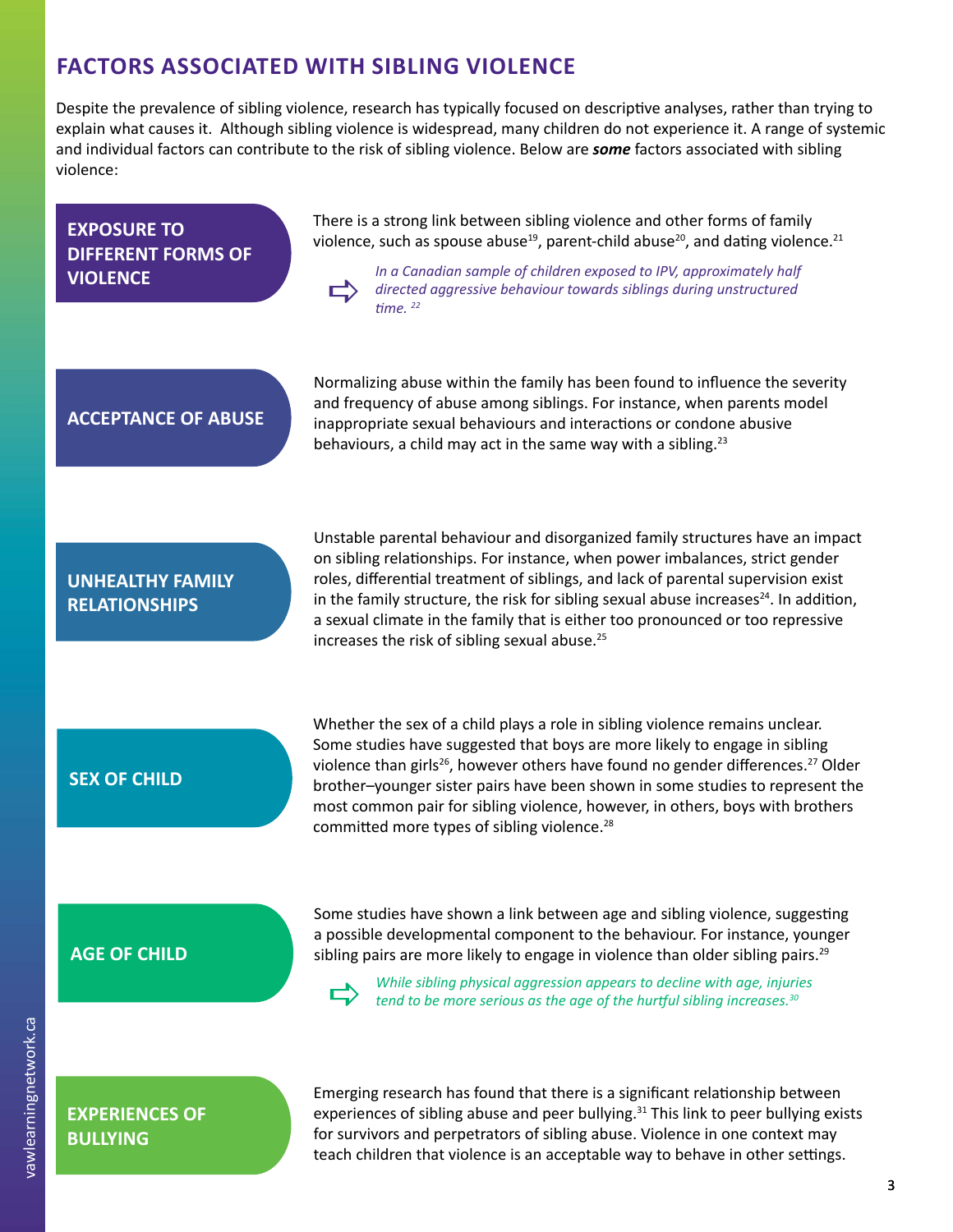### **RED FLAGS THAT YOUR CHILD MAY BE EXPERIENCING SIBLING VIOLENCE**

| <b>CHANGES IN BEHAVIOUR</b>                                                     | <b>PHYSICAL SIGNS</b>                                              | <b>OVERLY SEXUALIZED BEHAVIOUR</b>                                |
|---------------------------------------------------------------------------------|--------------------------------------------------------------------|-------------------------------------------------------------------|
| Afraid or nervous around certain<br>siblings                                    | Unexplained bruising, marks or<br>injuries on any part of the body | Use of explicit sexual language<br>٠<br>that is age inappropriate |
| Fear, anxiety, depression,<br>withdrawal, not wanting to go<br>home             | Trouble walking, sitting, running,<br>or doing normal activities   | Sudden interest in sexual pictures,<br>movies, media              |
| Changes in sleep patterns such                                                  | <b>NATURE OF SIBLING RELATIONSHIP</b>                              | Sexual drawings or language<br>٠                                  |
| as frequent nightmares, difficulty<br>falling or staying asleep                 | Children's roles seem to be fixed;<br>one is always the aggressor  | Acting in a sexually explicit way<br>towards adults               |
| Changes in school/sports<br>performance and attendance;<br>deteriorating grades | A child acts out abuse in play<br>Violence or roughness between    | Asking about or making<br>statements about sexual abuse           |
| Unusual eating habits that lead<br>to extreme weight gain or weight<br>loss     | siblings increases over time                                       |                                                                   |
| Loss of self-confidence, self-<br>esteem                                        |                                                                    |                                                                   |
|                                                                                 |                                                                    |                                                                   |

*These signs can occur for other reasons as well (e.g. experiencing a significant stressor*   $\mathbf{U}$ *such as migration trauma, loss of a parent, child abuse by an adult).*

### **EXPERIENCES OF SIBLING VIOLENCE ACROSS DIFFERENT GROUPS OF FAMILIES AND CHILDREN**

Despite the growing body of research, little is known about the nature and extent of sibling violence across different groups of children and families (e.g. children living with disabilities, immigrant and refugee children, racialized children, children living in poverty). Closing this gap in knowledge is important because understanding how different groups perceive and experience sibling violence impacts the extent to which significant adults recognize the abuse. Also, this knowledge can inform effective responses and prevention initiatives. While additional research with larger samples in Canada is required, early efforts to study sibling violence in different groups or contexts suggest the following:

- There are cultural variations in what is perceived as mild or severe abusive behaviour. For instance, some groups may perceive psychological aggression as an example of severe abuse, whereas another group may view it as an example of mild abuse.<sup>32</sup>
- Children living with a physical disability are at increased risk for sibling victimization (i.e. physical assault, property destruction, psychological abuse). $33$
- GLBTQ individuals experience more severe forms of verbal victimization from their brothers than their heterosexual counterparts.<sup>34</sup>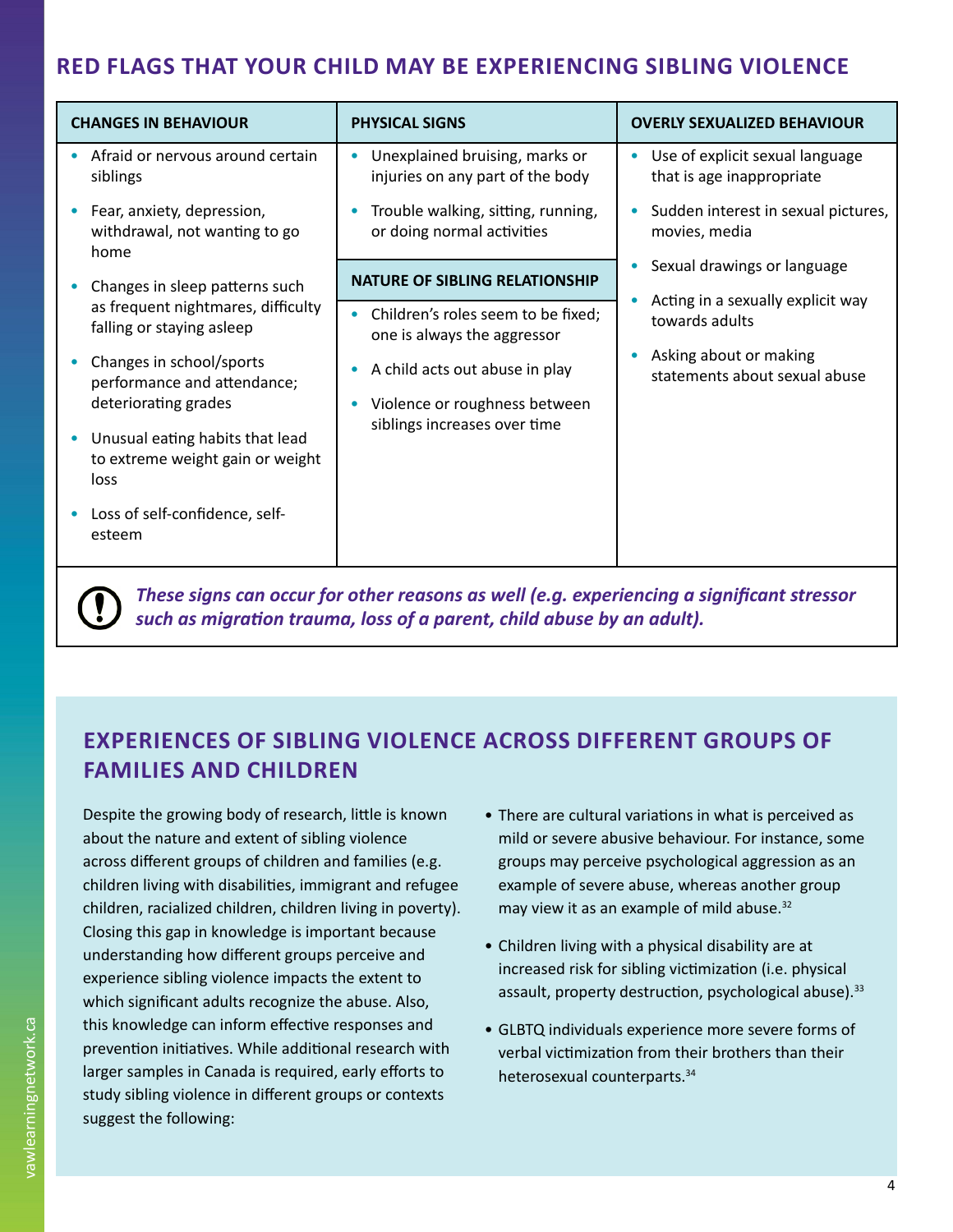### **IMPACTS OF SIBLING VIOLENCE CAN BE LIFE-LONG**

**Increasing evidence suggests that sibling violence is harmful to the wellbeing and mental health of children, youth and adults.** Many survivors do not seek or receive informal or formal support, and often, the consequences extend into adulthood. Below are **some** of the impacts of various types of abuse faced by children, youth and adults who have experienced sibling violence.

### **CHILDREN & ADOLESCENTS35 ADULTS36**

#### • Internalizing and externalizing problems (e.g. depression, anxiety, acting out)

- Trauma reactions (e.g. sleep difficulties)
- Social isolation and poor social interactions
- Disruptions and potential compromises in development
- **Delinquency**

- Psychological difficulties (e.g. depression, suicide, anxiety)
- Substance and alcohol misuse
- Repeated negative patterns and roles (e.g. revictimization in interpersonal relationships)
- Sexual promiscuity or avoidance
- Negative impacts on relational ties among siblings

## **EARLY INTERVENTION IS KEY: SUPPORTING THE CHILD WHO IS HURTING OTHERS**

In addition to supporting the harmed child, parents and caregivers must address the aggressive sibling's behaviour. Aggression that starts at an early age often continues throughout development. Children who do not receive the appropriate supports needed to address this aggression are more likely to use aggressive behaviours in future relationships.<sup>37</sup> For instance, studies investigating the link between sibling aggression and later dating violence found a positive relationship between childhood sibling aggression and both victimization and perpetration of dating violence in adulthood.<sup>38</sup> Parents and adults should monitor aggressive behaviour closely and take appropriate action when needed.<sup>39</sup>

There may be many different reasons for aggression in children (e.g. mood disorders, psychosis, frustration, impulsivity, conduct disorders, trauma), and it is important for parents and caregivers to address the underlying problem that may be causing their children to abuse their siblings.

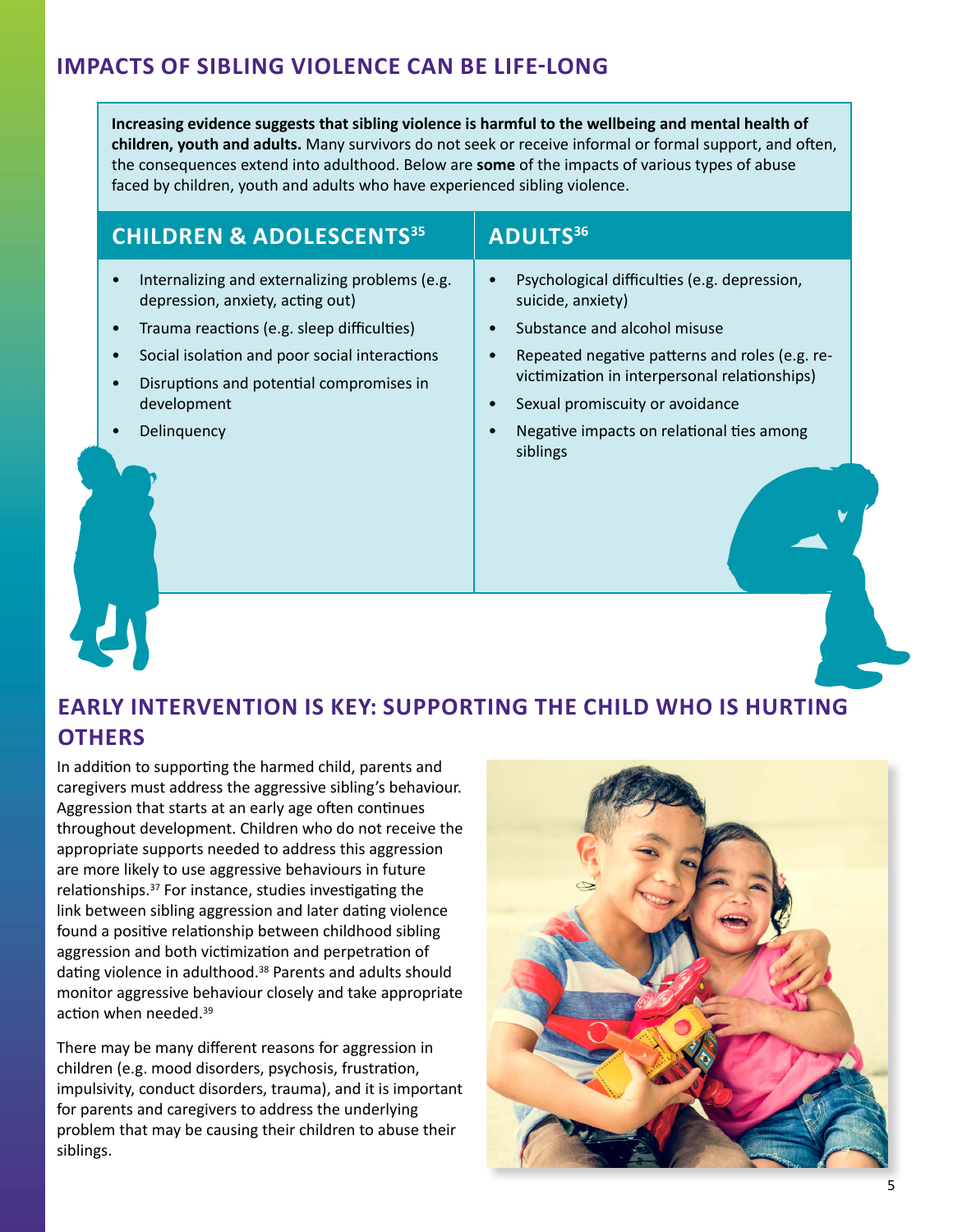### **FAMILY RESPONSES TO SIBLING VIOLENCE MAY BE HARMFUL BEST CRISES TO SIBLING VIOLENCE IN THE SIBLING VIOLENCE**

Sibling violence is not taken as seriously as other forms of child maltreatment. Minimization and inappropriate responses to sibling violence by parents can compound the negative impacts of the abuse.<sup>40</sup> For instance, victims of sibling sexual abuse may risk "secondary victimization" when they disclose the abuse to someone and are not sufficiently supported by family members.<sup>41</sup> When parents and caregivers fail to recognize sibling behaviour as abusive, they are unable to protect the child being hurt. Their responses and reactions can be emotionally damaging, as seen in several studies with adults who experienced sibling physical violence and received little to no support during childhood.<sup>42</sup>

### *"Sibling violence has the power to shape a child's relational life and an adult's self-esteem and worldview."*

Dr. John Caffaro<sup>44</sup>

# **DOES NOT ALWAYS END WHEN CHILDREN GROW UP.43**

**Relationship dynamics between siblings often stay the same from childhood to adulthood and a sibling may continue to victimize his or her sibling. Siblings may avoid contact and eventually, become estranged from their brother or sister.**

### **RESPONDING TO SIBLING VIOLENCE**



If you learn that your child is being hurt by their sibling, allow your child to tell her/his story. Make sure your child knows that **you are glad they told you** and that **violence is not their fault** and that you want everyone in the family to be respectful. Reassure your child that the safety and wellbeing of children is an adult responsibility. Remember, a major problem is that children don't feel they can tell someone about sibling abuse.

Ask specific questions about the incidents in a way that does not blame the children and note as many details as possible including when/where/how often it took place. Discuss this with the harmed child separately from the child doing the harming. Do not dismiss or downplay sibling violence -- it is harmful.

Build on existing strengths and develop strategies (e.g. problem-solving) for navigating future incidents of sibling violence with your child. Rehearse specific words and actions that can be used and identify safe people to go to for help. Remember that a nurturing adult is a protective buffer against the impacts of stress on a child.

Consider whether the child who is doing the hurting has learned this behaviour from someone or somewhere else, especially in cases of sibling sexual abuse. Clearly communicate that the hurtful behaviour is not acceptable and will have consequences. Recognize and acknowledge respectful behaviour.

Parents are responsible for keeping children safe. Develop a safety plan and make sure it is clearly communicated. This may include separate bedrooms, establishing safe zones, removing or restricting access to harmful objects, and identifying adults to go to for help.

Seek assistance from community support agencies or other outside helpers if the child's behaviour continues to be harmful to his or her sibling. Also, assistance is needed for the harmed child if the impacts interfere with day-to-day adjustment and persist over time. For instance, in cases of sibling sexual abuse, children need immediate help to both recover from it (as the hurt child) and get help to stop (as the child doing the harm).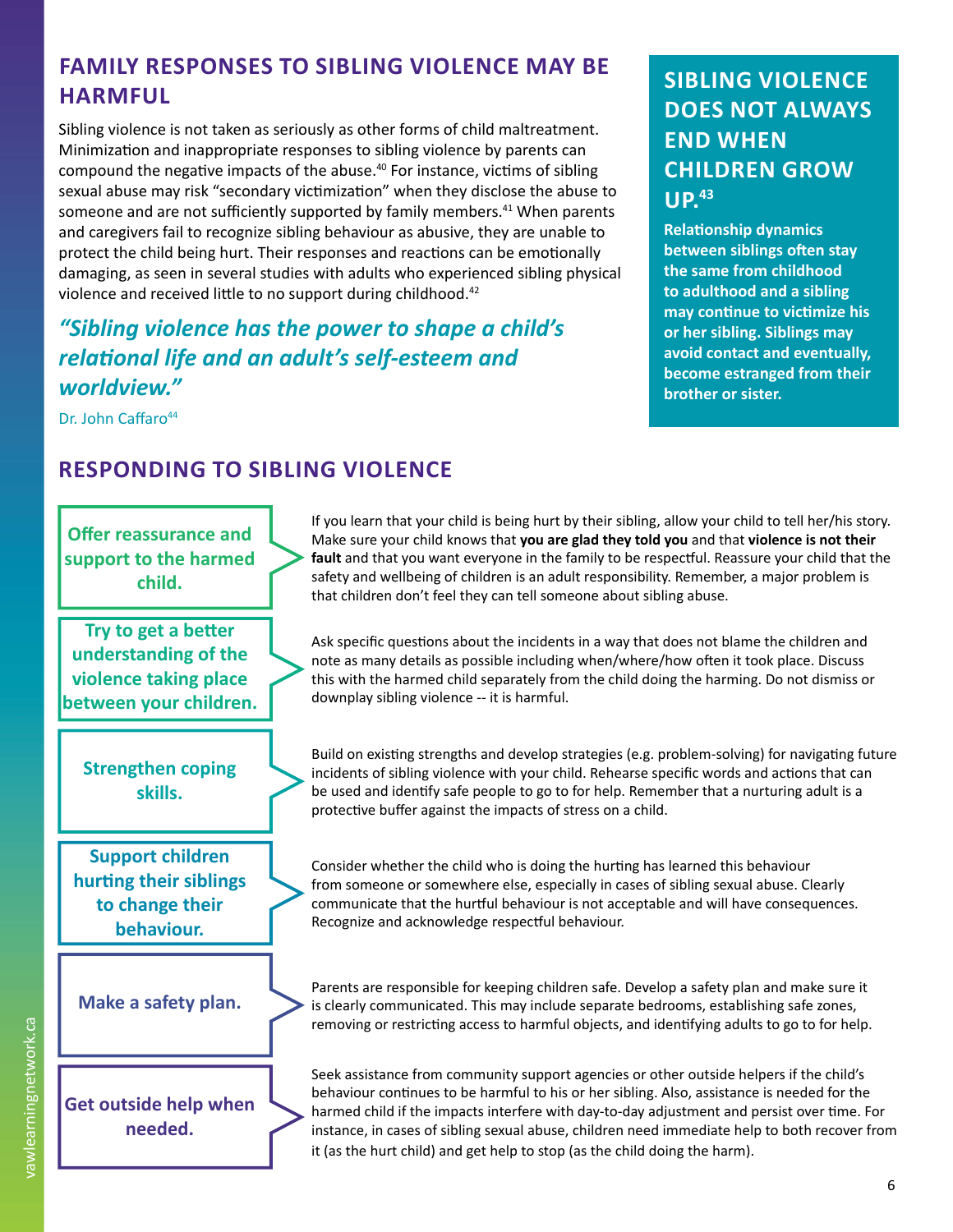### **PREVENTING SIBLING VIOLENCE**